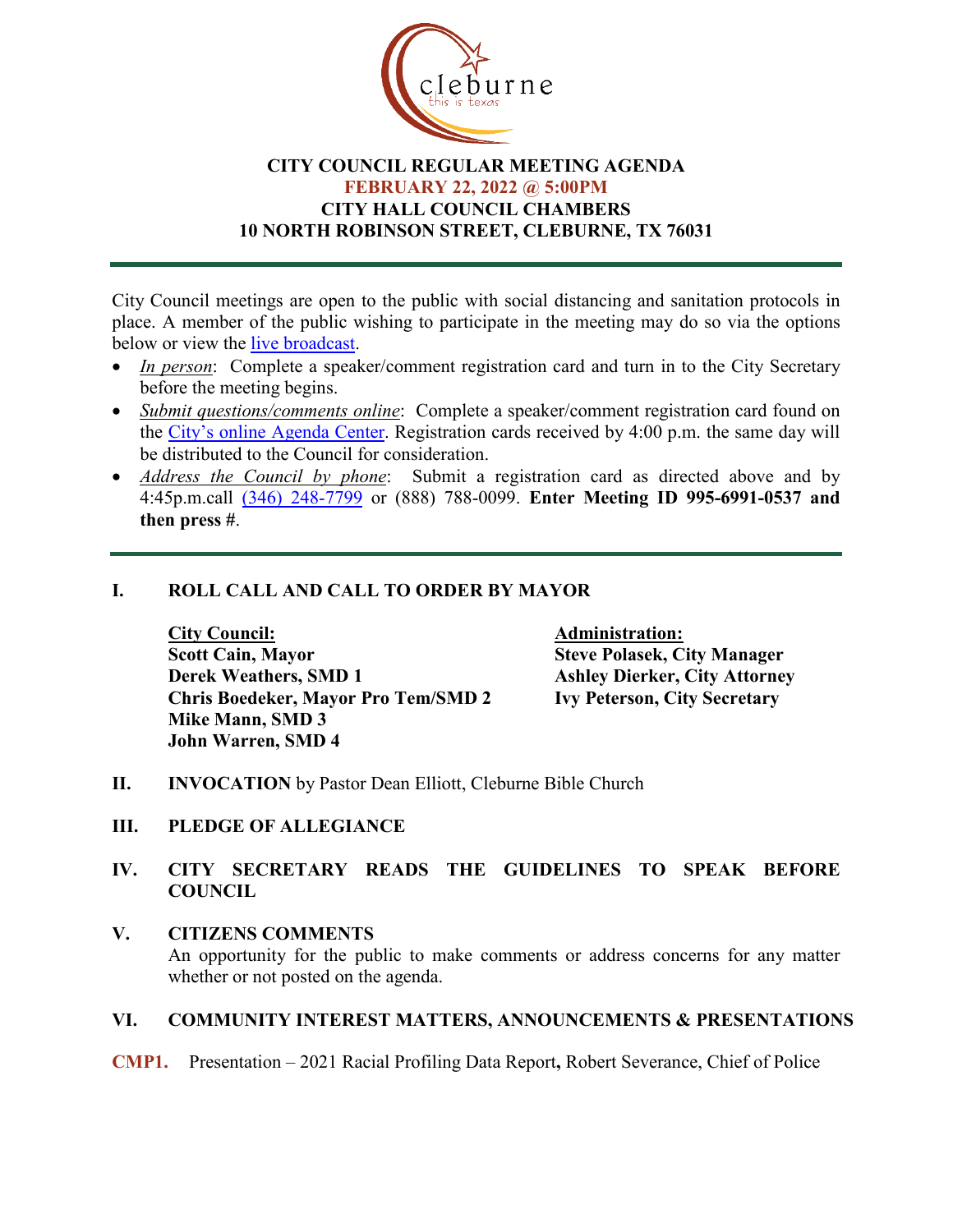# **CONSENT AGENDA**

All of the following items on the Consent Agenda are considered to be routine and selfexplanatory by the Council and will be enacted with one motion. There will be no separate discussion of these items unless a Council Member or citizen so requests. For a citizen to request removal of an item, a speaker card must be filled out and submitted to the City Secretary prior to the beginning of the meeting.

# **MN1. CONSIDER MINUTES FOR THE FEBRUARY 8, 2022 REGULAR COUNCIL MEETING.**

# **RS1. CONSIDER A RESOLUTION CONSENTING TO THE EXTENSION OF THE DECLARATION OF LOCAL DISASTER UNTIL MARCH 8, 2022.**

Presented by: Steve Polasek, City Manager

Summary: On March 23, 2020, the Mayor executed a Declaration of Local Disaster ("Declaration") for the City of Cleburne pursuant to Section 418.108(a) of the Texas Government Code, which was for a period of seven days. In accordance with 418.108(b) of the Texas Government Code and following Governor Greg Abbott's executive orders, the City Council has approved extensions to said Declaration, and continues to take actions to promote health and safety, and suppress the spread of COVID-19 in the community. This resolution for your consideration is to extend the existing Declaration to the next regular council meeting date of March 8, 2022 at 11:59 p.m. central standard time.

# **OR1. CONSIDER AN ORDINANCE AMENDING THE ANNUAL BUDGET FOR FISCAL YEAR OCTOBER 1, 2021 TO SEPTEMBER 30, 2022 (#3) BY APPROPRIATING \$30,000 FOR THE DOWNTOWN BUILDING REHABILITATION INCENTIVE PROGRAM.**

Presented by: Rhonda Daugherty, Director of Finance

Summary: The Economic Development Division desires to increase appropriations in Other Services (01-40-8699) in the amount of \$30,000 for the Downtown Building Rehabilitation Incentive Program in Fiscal Year 2022. The purpose is to amend the General Fund budget from Fund Balance Reserves to add the appropriation for this expenditure.

**RS2. CONSIDER A RESOLUTION AUTHORIZING A 380 AGREEMENT WITH BASILEIA LLC, REPRESENTED BY LUIZ AND MARTA OLIVEIRA UNDER THE TERMS OF THE DOWNTOWN BUILDING REHABILITATION MATCHING INCENTIVE PROGRAM FOR IMPROVEMENTS TO PROPERTY LOCATED AT 216 EAST CHAMBERS STREET.**

Presented by: Grady Easdon, Economic Development Manager

Summary: Basileia, LLC has submitted an application under the terms of the City's Downtown Building Rehabilitation Matching Incentive Program seeking funding for upgrades and enhancements to their property located at 216 E. Chambers Street. Repairs and upgrades include:

• Remove and replace deteriorating grout on interior brick walls in garage area to enhance for retail space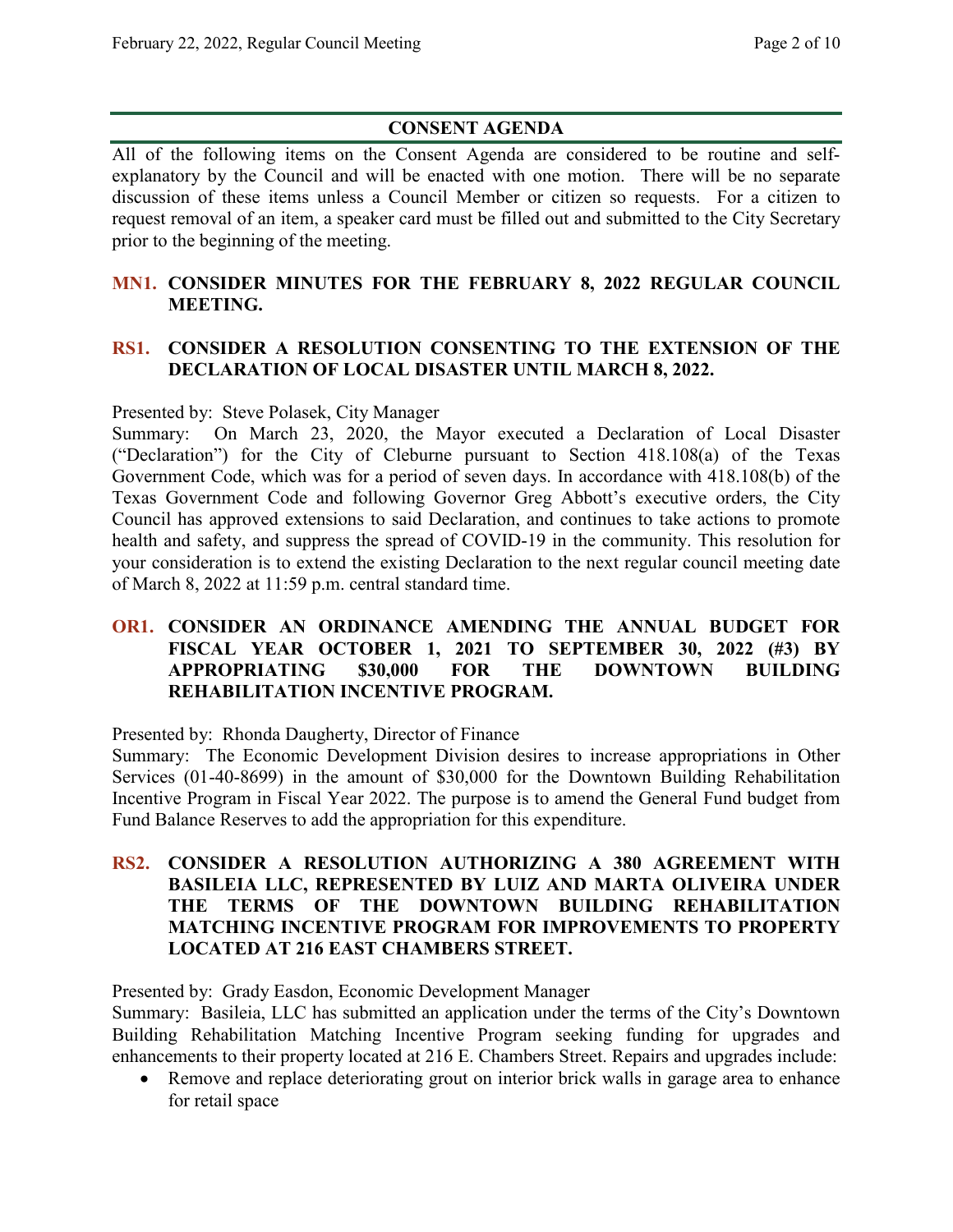• Replace existing HVAC unit with new high-efficiency HVAC unit

Under the terms of the Program, up to 50% of eligible project costs are reimbursable up to a maximum of \$25,000. Total cost of this project for improvements is \$14,069.00; therefore, \$7,035.00 would be the maximum match by the City. Should the budget amendment on this agenda be approved adding \$30,000 to the Program, there would be \$26,915.00 in remaining funds for other projects under the Program for the remainder of FY 2022.

## **RS3. CONSIDER A RESOLUTION AUTHORIZING ACCEPTANCE OF GRANT FUNDS IN THE AMOUNT OF \$26,328.91 FOR TACTICAL VEST UPGRADES FROM THE OFFICE OF THE GOVERNOR-CRIMINAL JUSTICE DIVISION.**

Presented by: Brian Davenport, Police Department Lieutenant

Summary: This is to consider a Rifle Resistance Body Armor Grant Program Application to the Office of the Governor- Criminal Justice Division for \$26,328.91 to purchase 21 rifle resistant vests. The tactical vest upgrades will provide additional Level IV vests for officers. No matching funds are required.

# **RS4. CONSIDER A RESOLUTION AUTHORIZING THE CITY MANAGER TO SUBMIT THE ENDO AND TEVA TX SUBDIVISION RELEASE FORMS AND OTHER NECESSARY DOCUMENTS TO THE STATE OF TEXAS FOR PARTICIPATION IN THE NATIONWIDE OPIOID SETTLEMENT AGREEMENTS.**

Presented by: Steve Polasek, City Manager

Summary: After years of negotiations, proposed Texas settlement agreements ("Settlements") have been reached that would resolve all opioid claims for Texas and its political subdivisions against pharmaceutical manufacturer Teva Pharmaceutical Industries Ltd.; Teva Pharmaceuticals USA, Inc. ("Teva USA"); Cupric Holding Co., Inc.; Teva Pharmaceutical Holdings Cooperative U.A.; Teva Pharmaceuticals Europe B.V.; Cephalon, Inc.; Watson Laboratories, Inc.; Actavis LLC; Actavis Pharma, Inc. f/k/a Watson Pharma, Inc.; Warner Chilcott Co., LLC; Actavis South Atlantic LLC; Actavis Elizabeth LLC; Actavis Mid Atlantic LLC; Actavis Totowa LLC; Actavis Kadian LLC; Actavis Laboratories UT, Inc. f/k/a Watson Laboratories Inc.-Salt Lake City; Actavis Laboratories FL, Inc. f/k/a Watson Laboratories, Inc.-Florida; and Anda, Inc. ("Teva"), and Endo Health Solutions Inc., Endo Pharmaceuticals Inc., Endo International plc, Par Pharmaceutical, Inc., and Par Pharmaceutical Companies, Inc. ("Endo").

The proposed Settlement with Teva requires them to pay \$225 million (the "Settlement Amount") to Texas and its political subdivisions. Of the Settlement Amount, \$150 million is to be a direct monetary payment, of which approximately \$131.5 million is earmarked for use by Texas and its subdivisions to remediate and abate the impacts of the opioid crisis. As part of the settlement, Teva will also provide \$75 million worth of generic Narcan to the State of Texas for use by local law enforcement and medical personnel to provide lifesaving intervention for opioid overdoses.

The proposed Settlement with Endo requires them to pay \$63 million (the "Settlement Amount") to Texas and its political subdivisions. Of the Settlement Amount, approximately \$56 million is earmarked for use by Texas and its subdivisions to remediate and abate the impacts of the opioid crisis.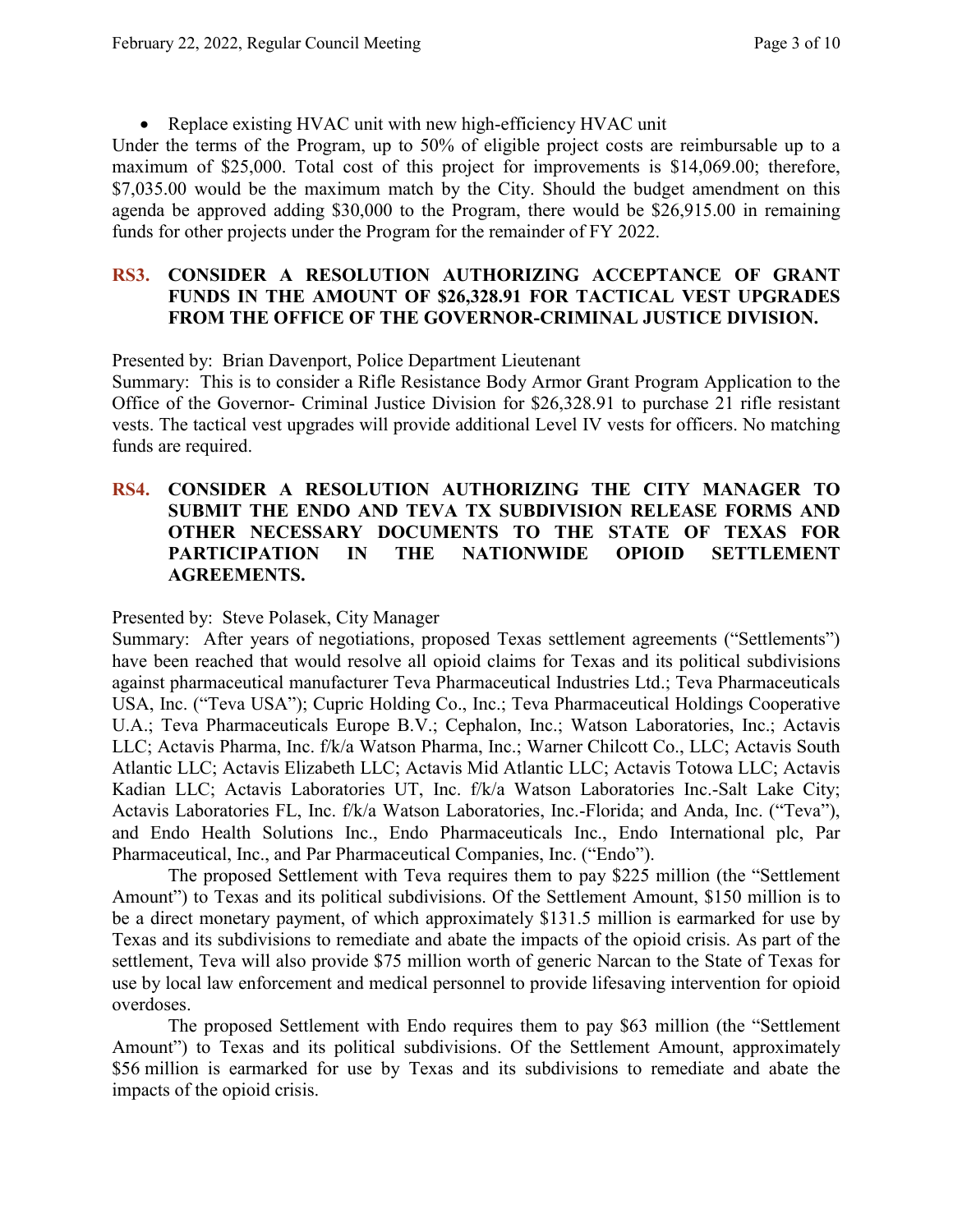Both settlements also contain injunctive relief provisions governing the opioid marketing and sale practices at the heart of the opioid claims in the lawsuits. The subdivisions within Texas are entitled to decide whether they wish to participate in the settlement. Any subdivision that does not participate cannot directly share in any of the settlement funds.

#### **OC1. CONSIDER AUTHORIZING EXPENDITURE OF FUNDS FOR THE GYMNASIUM AND BANQUET HALL FLOORING REPLACEMENT AT BOOKER T. WASHINGTON COMMUNITY AND RECREATION CENTER BY PONDER COMPANY, INC, FOR AN AMOUNT NOT TO EXCEED \$93,921; AS RECOMMENDED BY CLEBURNE 4B ECONOMIC DEVELOPMENT CORPORATION.**

#### Presented by: Aaron Dobson, Director of Parks & Recreation

Summary: This item calls for the replacement of the gymnasium and banquet hall flooring at the Booker T. Washington Community and Recreation Center. The current flooring in the gymnasium is aging and has various spots that do not allow for the bouncing of a basketball, and the banquet hall flooring limits the flexibility of the use of the room. The improved flooring will allow the gymnasium to better serve athletic and recreation guests and allow for the banquet hall to meet the greater need of guests. Ponder Company, Inc. was awarded this project utilizing BuyBoard (r41-21) for an amount not to exceed \$93,921 (Gymnasium - \$77,346 and Banquet Hall - \$16,575). The 4B Economic Development Board of Directors considered and unanimously recommended this purchase at the February 10, 2022 meeting.

## **OC2. CONSIDER AUTHORIZING EXPENDITURE OF FUNDS FOR THE INTERIOR PAINTING AT BOOKER T. WASHINGTON COMMUNITY AND RECREATION CENTER BY DHC TEXAS CONSTRUCTION, RESTORATION AND REPAIR FOR AN AMOUNT NOT TO EXCEED \$38,190; AS RECOMMENDED BY THE 4B ECONOMIC DEVELOPMENT CORPORATION.**

Presented by: Aaron Dobson, Director of Parks & Recreation

Summary: This item is to re-paint interior rooms at the Booker T. Washington Community and Recreation Center, including the gym, weight room, banquet hall, cardio room, foyer, hallway walls and front doors. This does not include the kitchen or bathrooms at this time. The facility has not been professionally painted since the opening of the facility. DHC Company, was awarded this project utilizing TIPS (200201) for an amount not to exceed \$38,190. The 4B Economic Development Board of Directors considered and unanimously recommended this purchase at the February 10, 2022 meeting.

### **OC3. CONSIDER AUTHORIZING EXPENDITURE OF FUNDS FOR THE TURF CHEMICAL MAINTENANCE AT THE SPORTS COMPLEX BY TEXAS MULTI-CHEM FOR AN AMOUNT NOT TO EXCEED \$31,740; AS RECOMMENDED BY THE 4B ECONOMIC DEVELOPMENT CORPORATION.**

Presented by: Aaron Dobson, Director of Parks & Recreation

Summary: This item calls for Texas Multi-Chem to oversee the application of post emergent, pre-emergent, ant control, and fertilizer (15-5-10) on two occasions through the year. The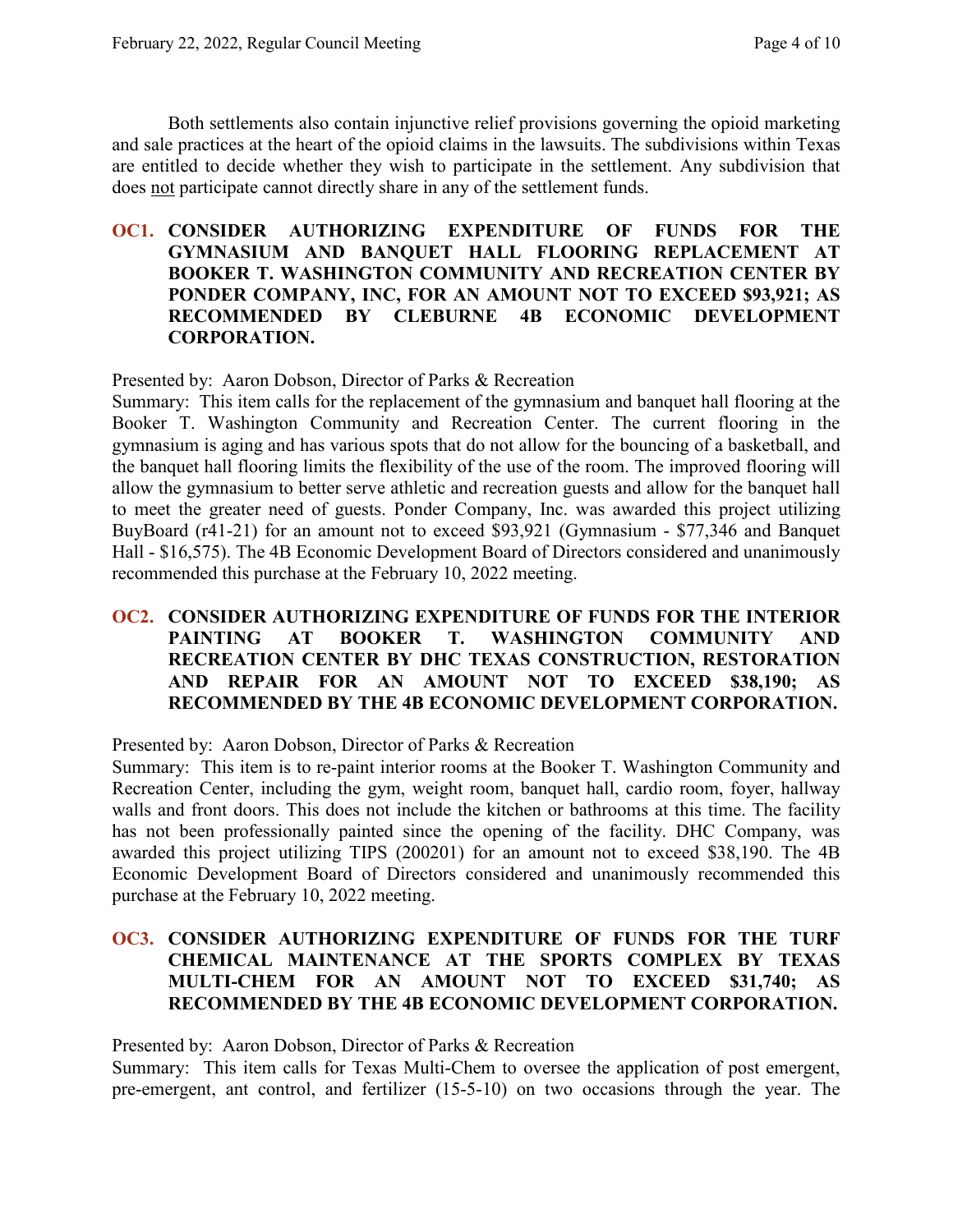specific fertilizer selected is based on soil samplings and will help provide safe and vibrant field conditions for guests. Texas Multi-Chem was awarded this program utilizing BuyBoard (611-20) for an amount not to exceed \$31,740. The 4B Economic Development Board of Directors considered and unanimously recommended this purchase at the February 10, 2022 meeting.

#### **OR2. CONSIDER AN ORDINANCE AMENDING CHAPTER 98: PARKS AND RECREATION, SECTION 98.027(A) SPLASH STATION ADMISSION FEES, FOR THE PURPOSE OF OMITTING FEE STRUCTURE FOR LIFEGUARD CERTIFICATION AND TESTING EFFECTIVE MARCH 1, 2022.; AS RECOMMENDED BY THE 4B ECONOMIC DEVELOPMENT CORPORATION.**

Presented by: Aaron Dobson, Director of Parks & Recreation

Summary The American Red Cross oversees the training and certification of lifeguards and periodically updates the rates with limited advanced notification. In order to recover costs and utilize the updated rates for the various trainings offered at Splash Station, it is recommended the subsections for "Water safety/first aid courses and certifications" and "Lifeguard testing for Splash Station employees only" be removed from the Code of Ordinances. The 4B Economic Development Board of Directors considered and unanimously recommended this purchase at the February 10, 2022 meeting.

# **OR3. CONSIDER AN ORDINANCE ACCEPTING A QUITCLAIM DEED FOR THE PROPERTY KNOWN AS THE KIWANIS "SCOUT HUT" BUILDING LOCATED AT 100 MANSFIELD ROAD AND AUTHORIZE THE MAYOR TO EXECUTE ANY NECESSARY DOCUMENTS TO FINALIZE THE TRANSACTION.**

Presented by: Aaron Dobson, Director of Parks & Recreation

Summary: The Kiwanis "Scout Hut" sets on City property and has been utilized by the local Kiwanis group for many years as a storage location for their various events. On February 1, 2022 the Kiwanis board notified Cleburne Parks and Recreation of their intent to no longer claim the scout hut and relinquish the building to the City. On February 11, 2022 Kiwanis President Drew Stallings signed a Quitclaim for the scout hut.

## **RS5. CONSIDER A RESOLUTION ADOPTING PREVAILING WAGE RATES FOR JOB CLASSIFICATIONS UTILIZED ON CONSTRUCTION CONTRACTS FOR THE CITY OF CLEBURNE.**

Presented by: Rhonda Daugherty, Director of Finance

Summary: Chapter 2258 of the Texas Government Code states that "A worker employed on a public work by or on behalf of the state or a political subdivision of the state shall be paid not less than the general prevailing rate of per diem wages for work of a similar character in the locality in which the work is performed; and not less than the general prevailing rate of per diem wages for legal holiday and overtime work." This agenda item is for council to adopt the prevailing wage rates as determined by the United States Department of Labor in accordance with the Davis-Bacon Act, and subsequent amendments, as the prevailing rates of per diem wages for job classifications utilized on construction contracts for roadway, drainage, water and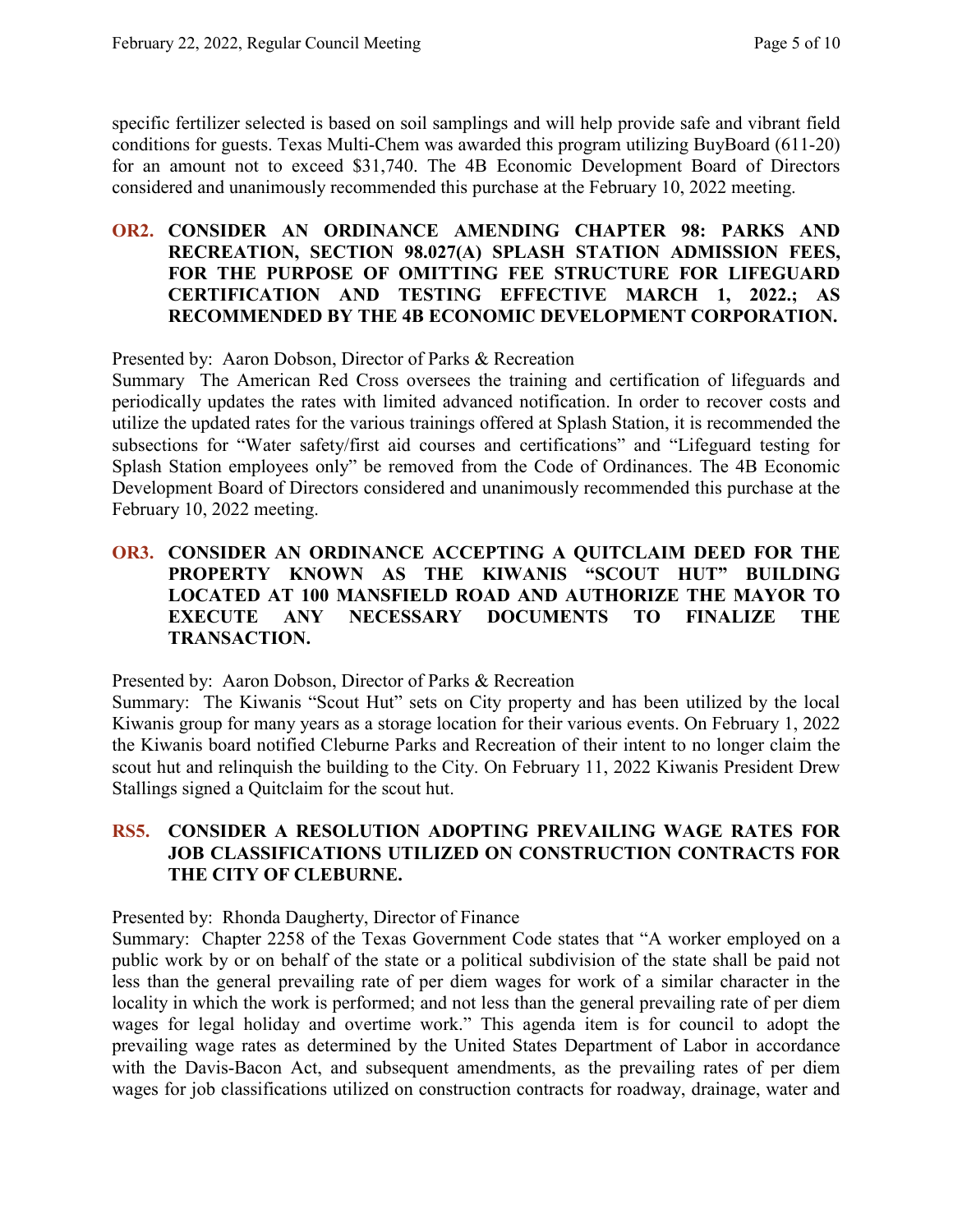sanitary sewer infrastructure and major street maintenance contracts in the City of Cleburne. Updated survey results for Johnson County, Texas are issued annually by the Department of Labor.

#### **ACTION AGENDA**

**RS6. CONSIDER A RESOLUTION APPROVING THE PRELIMINARY PLAT OF BATES RIDGE ADDITION, FOR 375 SINGLE-FAMILY DETACHED RESIDENTIAL LOTS AND 15 OPEN SPACE LOTS, BEING ±84.797 ACRES, GENERALLY LOCATED APPROXIMATELY 1,700 FEET WEST OF NOLAN RIDGE DRIVE, BETWEEN WEST KILPATRICK AVENUE AND US HIGHWAY 67, AS REQUESTED BY BATES FARMS LP, REPRESENTED BY CLAYMOORE ENGINEERING, CASE PC22-001.**

Presented by: David Jones, Director of Community Development

Summary: The applicant is requesting approval of the preliminary plat for Bates Farms Addition, which consists of 375 single-family detached residential lots and 15 open space lots. The extension of Yellow Jacket Drive as a 60-foot minor collector road will be constructed as part of this development, connecting Kilpatrick Avenue and U.S. Highway 67.

The preliminary plat meets all of the minimum requirements as outlined in PD OR01- 2022-05 and Chapter 154 of the Code of Ordinances. The Planning and Zoning Commission considered this request at their February 14, 2022 meeting and recommended approval with a vote of 7-0.

**RS7. CONSIDER A RESOLUTION APPROVING THE PRELIMINARY PLAT EXTENSION OF BAKER FARMS ADDITION, FOR 273 SINGLE-FAMILY DETACHED RESIDENTIAL LOTS AND 7 OPEN SPACE LOTS, BEING ±60.423 ACRES, GENERALLY LOCATED IN THE 1800 BLOCK OF WEST HENDERSON STREET, AS REQUESTED BY HSM BAKER FARMS LLC, REPRESENTED BY STEVE DONOSKY, CASE PC20-006.**

Presented by: David Jones, Director of Community Development

Summary: The applicant is requesting an extension for approval of the preliminary plat for Baker Farms Addition, a residential subdivision comprised of 271 single-family detached lots and seven (7) open space lots. The preliminary plat was originally approved by the City Council on March 24, 2020.

Section 154.022(O) of the Subdivision Ordinance states: *"Approval of the preliminary plat shall be valid for a period of 12 months from the date of approval, and the general terms and conditions under which the approval was granted will not be changed. The approval of a preliminary plat shall expire unless a final plat is approved on any portion of the preliminary plat within the 12-month period. The validity of the preliminary plat is extended indefinitely after approval of a final plat of any portion of the preliminary plat. The Director of Public Works or his designated representative may grant one extension of the approval of a preliminary plat for a period of up to 12 months. Additional extensions beyond the initial 12-month extension may only be approved by City Council."*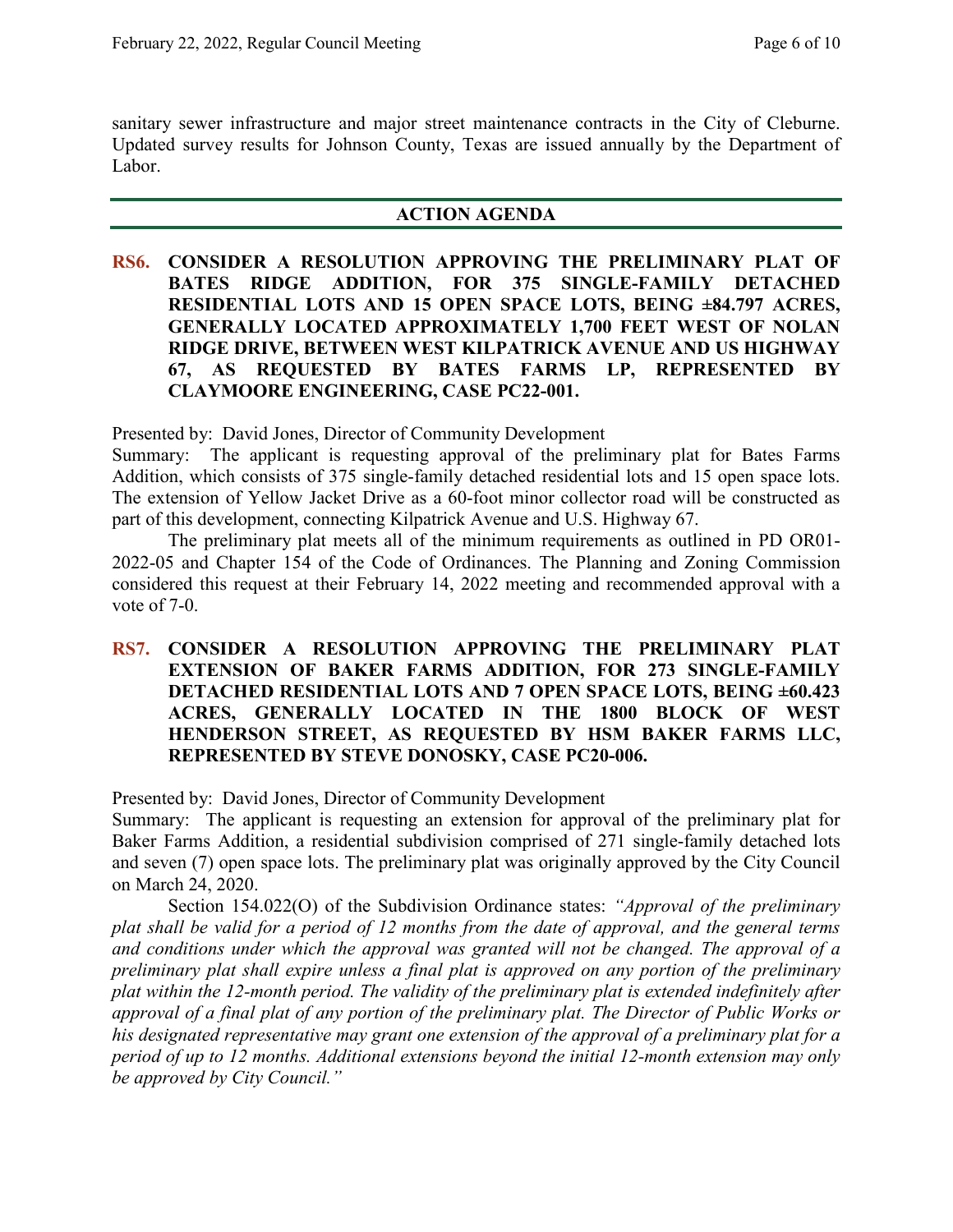On March 5, 2021, the applicant requested a 12-month extension for the preliminary plat in order to allow for the completion of the required engineering work associated with the development. On March 8, 2021, the Director of Public Works approved this request, allowing the extension for approval of the preliminary plat until March 24, 2022. The applicant received approval of the civil construction plans by the City's Engineering Department on May 28, 2021.

The applicant states that numerous delays have been experienced throughout this project. The development is currently under construction and rough excavation has been completed. The applicant anticipates construction activities to be completed for a final walk through in the 4th quarter of 2022 and the start of residential construction in the 1st quarter of 2023.

The applicant is requesting an additional 12-month extension from the City Council in order to finalize construction before submittal of the final plat. The City Council may grant the 12-month extension for the preliminary plat, to expire on March 24, 2023 if the final plat has not been approved by that date.

The preliminary plat meets all of the minimum requirements as outlined in PD OR01- 2020-10 and Chapter 154 of the Code of Ordinances.

# **OR4. CONSIDER AN ORDINANCE APPROVING THE TEMPORARY USE OF HULEN PARK LOCATED AT 900 S HILLSBORO ST FOR "SPRING CARNIVAL" FROM APRIL 7, 2022 THRU APRIL 10, 2022. THIS SPECIAL EVENT DESCRIBED IN §155.58 TEMPORARY USES MEETS THE CRITERIA DEFINED IN THIS SECTION, AS REQUESTED BY CLEBURNE PERFORMING ARTS, LLC, REPRESENTED BY MAXINE AMMONS, CASE GC22-003.**

Presented by: David Jones, Director of Community Development

Summary: The applicant is requesting the Temporary Use of Hulen Park for the annual Spring Carnival, previously known as Spring Fest, described under §155.58: Temporary Uses and restrictions set by the Parks Board.

The Carnival will begin setting up on Tuesday, April 5, 2022 and will complete clean up on Monday, April 11, 2022. Spring Carnival will be held from Thursday, April 7, 2022 through Sunday, April 10, 2022. The hours of operation will be 10 a.m. to 10 p.m.

This item was presented to the Parks and Recreation Advisory Board on February 7, 2022. The Board approved the event with the following restrictions:

- All noise must be turned off by 8:00pm during on-site preparation; noise must be turned off by 10:00pm each night of the event.
- On sight electricity will not be available for this event.
- The sale of glass containers will be prohibited, as will any games/activities that utilize glass containers.
- In the event there are any leaks from the carnival equipment, they must be cleaned by proper OSHA standards.
- A \$2,500 deposit will be delivered to the Parks Administrative office one (1) week prior to the on-site preparation.
- Barring a natural event, the park should be cleaned and placed in the same condition as it was found by April 11, 2022 at 5:00 pm.
- A \$1,000 charge per day will be deducted from the deposit for each day the park is not ready; additional charges may be applied for further delays or damage.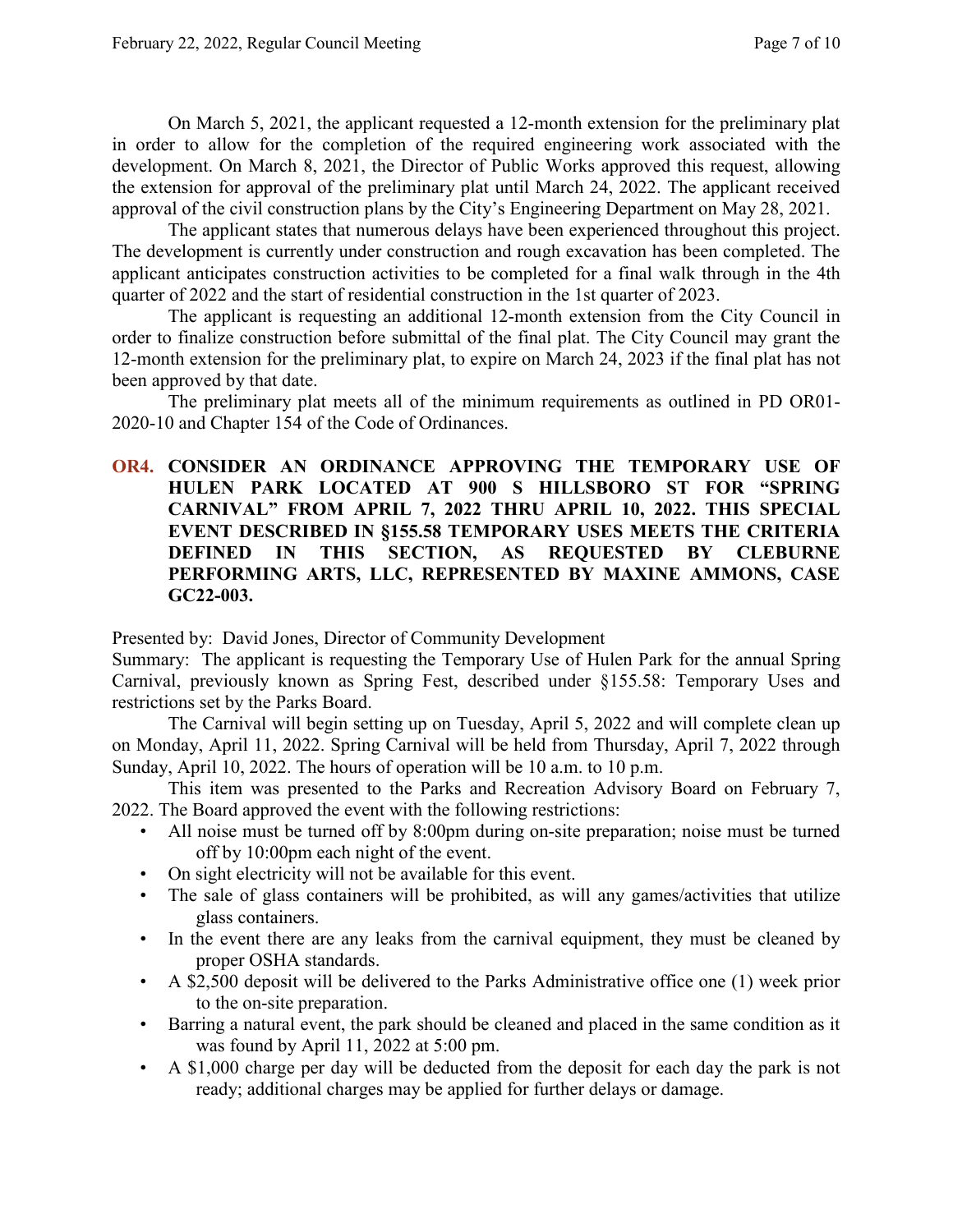• If not discussed above, this event must comply with all other City of Cleburne Parks & Recreation Ordinances.

This item is being presented for City Council's approval for the annual Spring Carnival, as held in previous years. The Planning and Zoning Commission considered this request at their February 14, 2022 meeting and recommended approval with a vote of 7-0.

**OR5.** *\*PUBLIC HEARING\** **CONSIDER AN ORDINANCE APPROVING A SERVICE AGREEMENT WITH HMI CLEBURNE RV, LLC AND VOLUNTARY ANNEXATION FOR ±107.33 ACRES, LOCATED WITHIN A PORTION OF THE JACKSON COUNTY SCHOOL LAND SURVEY ABSTRACT NO. 435 AND THE J.M. GOLSTON SURVEY, ABSTRACT NO. 301, AND GENERALLY LOCATED ON THE NORTH SIDE OF US HIGHWAY 67, ON THE EAST SIDE OF COUNTY ROAD 1123 AND APPROXIMATELY 2,100 FEET SOUTH OF WOODARD AVENUE, AS REQUESTED BY HMI CLEBURNE RV, LLC, CASE GC22-001.**

Presented by: David Jones, Director of Community Development

Summary: A petition for voluntary annexation has been filed with the City by the owner of approximately 107.33 acres, generally located on the north side of US Highway 67, on the east side of County Road 1123 and approximately 2,100 feet south of Woodard Avenue, contiguous to the City of Cleburne.

The applicant is requesting the property be annexed and become part of the City pursuant to Section 43.028 of the Texas Local Government Code. Pursuant to Section 43.0673 of the Texas Local Government Code, the City is required to hold one public hearing before it may initiate annexation proceedings for the property.

The subject property is located within the Sustainable Communities Districts, whose purpose is to encourage specialty residential enclaves where lots and buildings respond to the natural landscape. The territory hereinafter annexed into the City shall be classified under the "IH" – Interim Holding Districts. The applicant has indicated their intent to request rezoning of the property for a proposed single-family residential subdivision to be submitted at a later date.

# **OR6.** *\*PUBLIC HEARING\** **CONSIDER AN ORDINANCE REZONING ±0.24 ACRES FROM M1 (LIGHT INDUSTRIAL DISTRICT) TO SF-4 (SINGLE-FAMILY DWELLING DISTRICT), LOCATED AT 207 EVANS STREET, AS REQUESTED BY BAFCO LLC, CASE ZC22-002.**

Presented by: David Jones, Director of Community Development

Summary: The applicant has requested to rezone approximately 0.24 acres from M1 (Light Industrial District) to SF-4 (Single-Family District) for the property located at 207 Evans Street. The applicant has indicated their intent to rezone and replat the subject property for the construction of a single-family residence.

The Planning and Zoning Commission considered this request at their February 14, 2022 meeting and recommended approval with a vote of 7-0.

# **OR7.** *\*PUBLIC HEARING\** **CONSIDER AN ORDINANCE AMENDING TITLE III: ADMINISTRATION, CHAPTER 30: CITY GOVERNMENT,**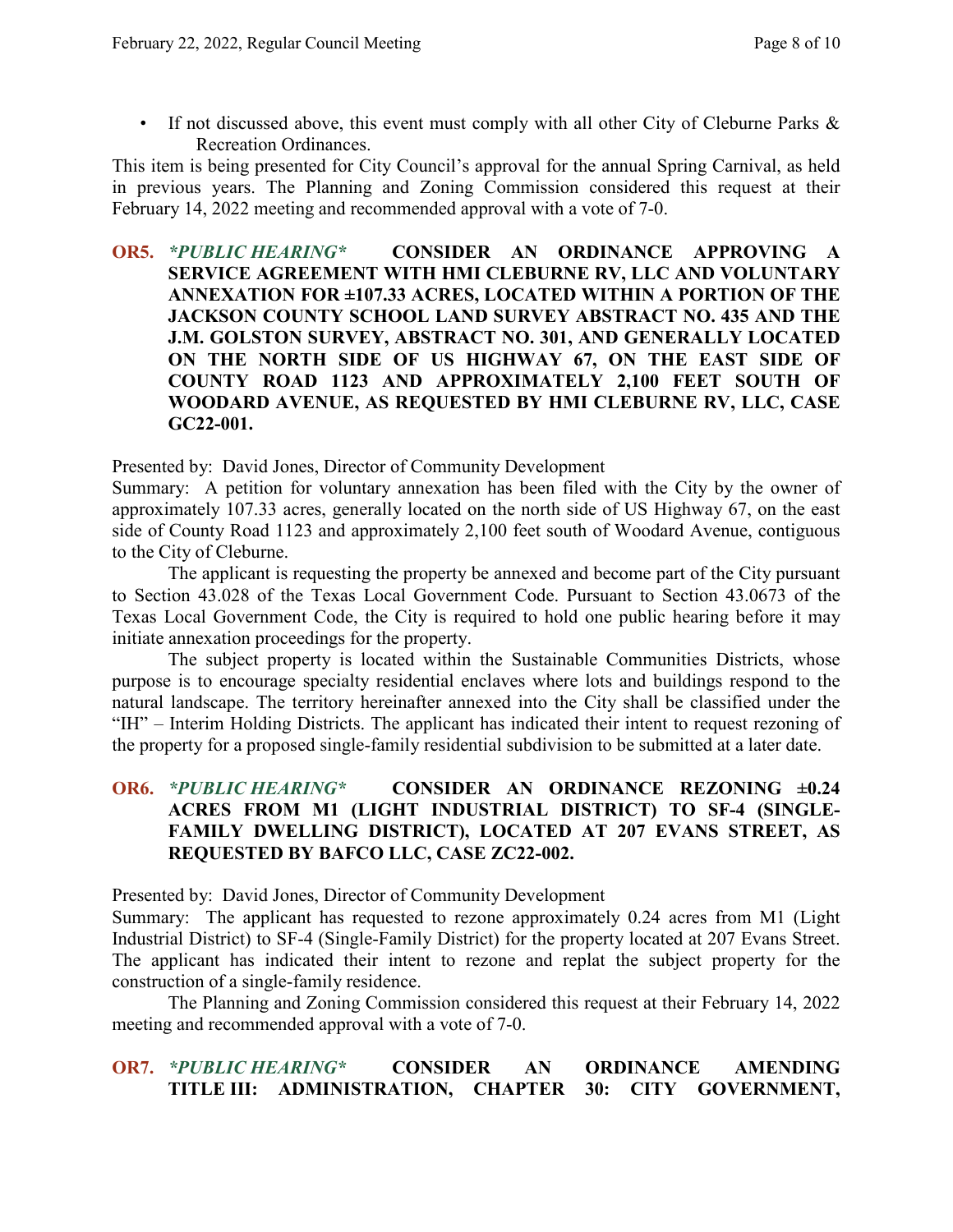### **SECTION 30.06: MASTER PLANS ADOPTED; BY ADOPTING THE 2022 MASTER THOROUGHFARE PLAN.**

Presented by: Jeremy Hutt, Director of Public Works

Summary: The Master Thoroughfare Plan (MTP) is a long-range planning document whose major objective is to identify transportation facilities needed to assure the orderly development of a roadway network that can adequately facilitate the safe movement of traffic as Cleburne continues to grow.

The City's previous MTP was completed in 2008, with minor updates made in 2017. On February 9, 2021, City Council approved a contract with Kimley-Horn and Associates to complete a comprehensive update to the City's MTP. The project is now complete and is being presented for adoption.

This project took a comprehensive look at recent and projected development, and reevaluated connectivity and roadway alignments in areas of current and future growth. Recommended roadway improvements, including new roadway recommendations, have been prioritized in Tier 1-3 levels, with program cost estimates provided for City budget and planning purposes.

The roadway cross sections have been updated to meet the City's vision of providing enhanced roadway corridors along major roads, with an increased focus on pedestrian activity and safety. Changes include increased parkway widths to accommodate trails, sidewalks, lighting and landscaping, when appropriate.

The MTP includes an evaluation of key intersections, with recommended improvements identified and prioritized. It also includes new Traffic Signal Design Guidelines, including standardized equipment details, which will increase efficiency and operation in that area. Other elements in the plan include general recommendations for addressing traffic calming, a section to address "legacy" roadways of substandard right-of-way widths that exist within the City, and other minor elements.

This final document is a collaboration of multiple efforts. Several updates have been provided to City Council throughout the process, including two (2) workshops with City Council. City Council and the Planning and Zoning Commission oversaw two (2) revisions made to the MTP in September 2021 at the request of developments, both of which have been incorporated into the final document. In addition, Childress Engineers provided a peer review of the final product, a benefit to the City due to their unique understanding of the community. The end result is a better, more comprehensive planning document that will serve the City of Cleburne in the years ahead.

# **DISCUSSION & UPDATES**

**OC4.** Discuss and provide update on the American Rescue Plan (ARP)

Presented by: Rhonda Daugherty, Director of Finance